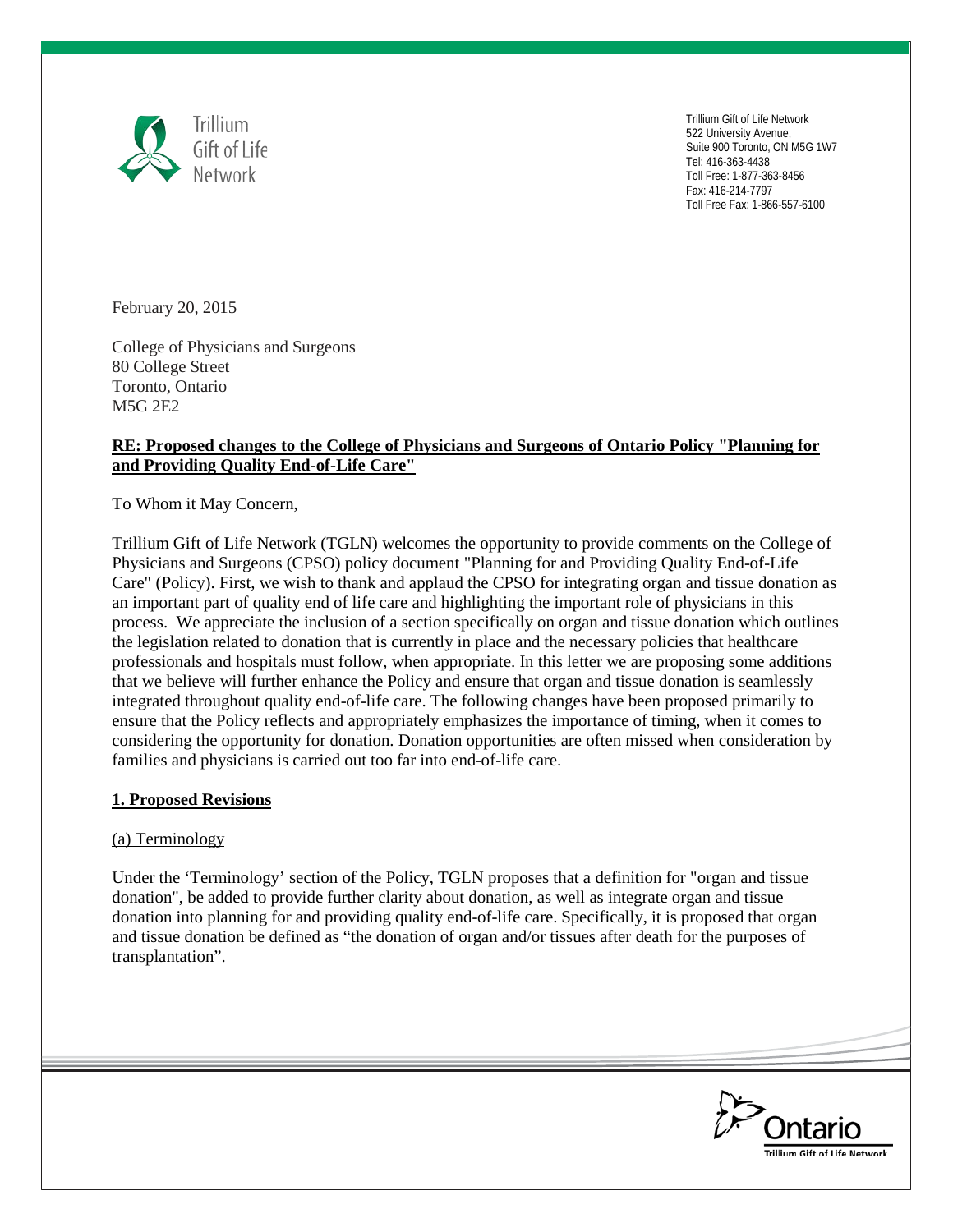# (b) Policy – Quality Care

The 'Quality Care' section of the Policy lays out a list of medical and non-medical elements that should comprise quality end-of-life care, based on research and clinical experience. TGLN proposes that "providing the opportunity for decision making regarding organ and tissue donation" be added to this list of elements. It is important for healthcare professionals and families to understand how donation factors into end-of-life decisions. TGLN views the opportunity for decision making regarding donation as a routine step in end-of-life care, and one that is crucial to the donation process, as it allows families and substitute decision makers a chance to uphold their loved ones' registered donation decision so as to honor end-of-life wishes, or make a decision to donate organs and/or tissue on their loved ones' behalf. In this regard, it is important for healthcare professionals and families to understand and consider early on in end-of-life care planning how donation may impact certain end-of-life decisions (e.g. consideration of the fact that organ donation requires a person to be mechanically ventilated for a period of time). To do otherwise may preclude the opportunity for donation.

# (c) Policy – Advance Care Planning

Section 3 of the Policy discusses physician engagement of patients in advance care planning. Among other things, physicians are advised to help their patients engage in such planning so as to provide necessary medical information and the opportunity for discussion. This may include asking patients general questions about their wishes, values and beliefs regarding end-of-life care or discussing specific issues such as preferences for the location of their death, attitudes towards certain medical interventions (e.g. resuscitation, mechanical ventilation, etc.). In addition, TGLN suggests that this also include asking patients about their registered consent or expressed wishes with respect to organ and tissue donation.

In addition, as noted in section 10, physicians are advised to provide patients with the opportunity to make choices about organ and tissue donation, ideally prior to end of life. Family physicians, given their ongoing relationship with patients are well positioned to engage patients in this conversation. TGLN is interested in partnering with family physicians and providing them with resource materials to use and/or display in their practices to support this conversation. When CPSO plans to communicate this policy to the physician community, TGLN would appreciate the opportunity to include the offer of resource materials to physicians to aid and support them in patient conversations about organ and tissue donation/donor registration, as part of the broader communication.

#### (d) Policy – Organ and Tissue Donation

Section 10 of the Policy discusses the donation process, as prescribed by the *Trillium Gift of Life Network Act* (Act). We propose that the following note be added to the Policy to emphasize the role that physicians play in facilitating opportunities for donation (proposed changes are highlighted). We also propose a clarification of the rationale for the requirement to notify TGLN of an imminent death, and that the Act provides an exception to the notification requirement, where TGLN has established an exemption.

"As part of quality care provided at end of life, physicians enable all opportunities for their patients or substitutes to affirm or make a decision about organ and tissue donation.

The Trillium Gift of Life Network Act sets out requirements relating to organ and tissue transplantation measures for health facilities designated by the Minister of Health and Long- Term Care.